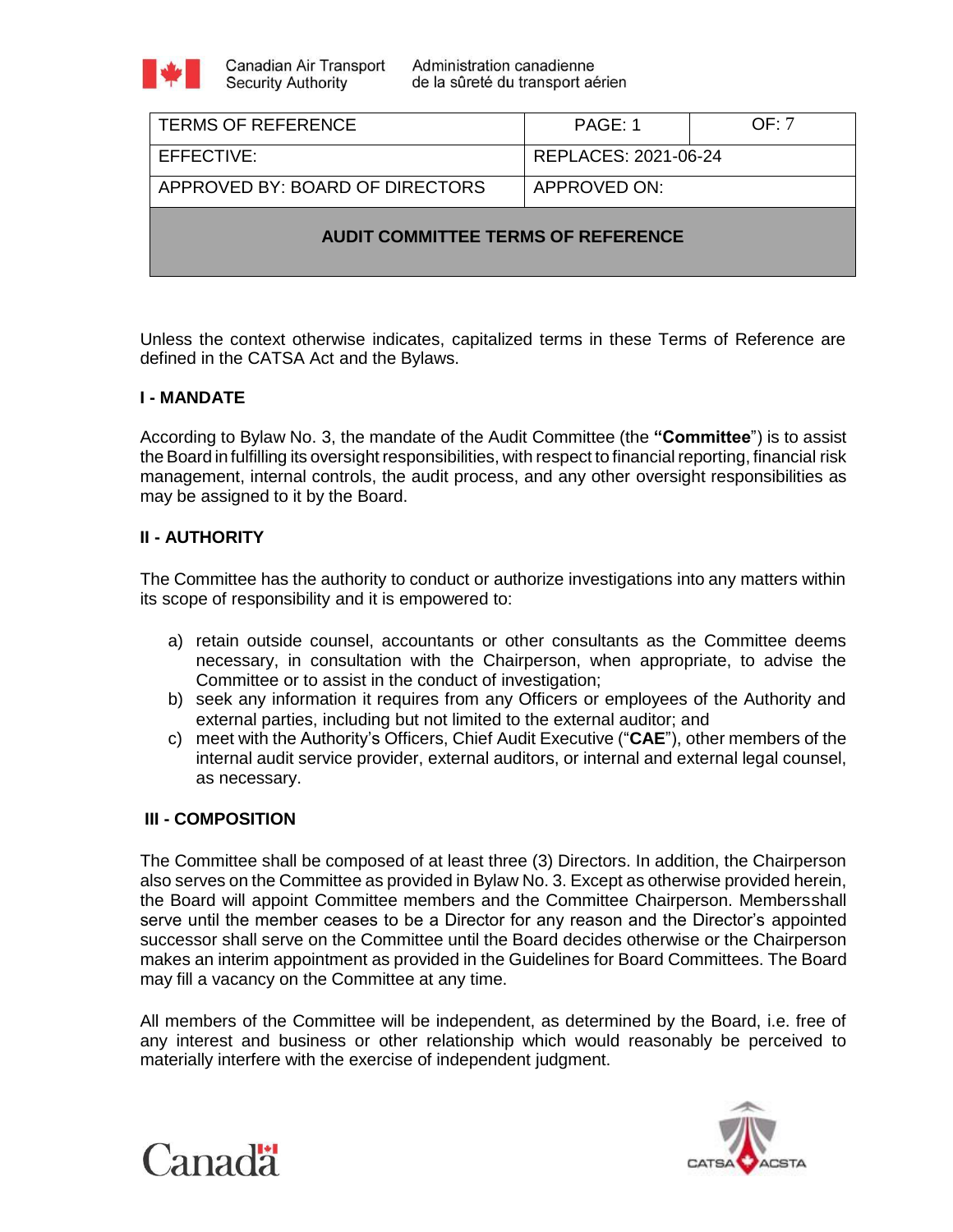## **IV - COMPETENCIES**

According to Bylaw No. 3, all members appointed to the Committee must be financially literate. An individual is considered to be financially literate if he or she has the ability to read and understand a set of financial statements that present a breadth and level of complexity of accounting issues that are generally comparable to the breadth and complexity of the issues that can reasonably be expected to be raised by the Authority's financial statements.

Subject to availability, at least one (1) member of the Committee shall have financial expertise. "Financial expertise" means a person who has the following attributes: a background in accounting or related financial management experience which would include any experience which results in the individual's financial speciality, including being or having been a chief financial officer, a partner for an accounting firm, or other senior officer with financial oversight responsibilities. Subject to availability, at least one (1) member should have a recognized accounting designation.

Committee members will continuously enhance their familiarity with financial accounting practices and other areas relevant to their responsibilities by keeping abreast of trends and best practices in these areas, including considering topical issues and their application to the Authority, and by participating in educational sessions or other opportunities for development.

As appropriate, members will also enhance their knowledge of applicable laws, rules and regulations.

### **V - MEETINGS**

The Committee shall meet at least four (4) times per year and the Committee Chairperson may convene additional meetings, as circumstances require. All Committee members are expected to attend each meeting, in person or via teleconference. A majority of the number of Committee members shall constitute a quorum. The President and Chief Executive Officer, the Vice President and Chief Financial Officer, and the internal and external auditors will attend the meetings. The Committee Chairperson may invite other Officers and employees of the Authority as the Committee Chairperson deems appropriate. Meetings may be requested by the external auditor as provided in s. 148(5) of the *Financial Administration Act*. The Committee will hold in camera meetings with the external auditor and CAE quarterly, or any other time where it deems appropriate.

In the event of a Director's absence or conflict of interest, the Chairperson may identify alternate Director(s) to stand in the stead of the absent or conflicted member(s), and the Directors so acting shall be deemed to be a member(s) of the Committee for that particular meeting.



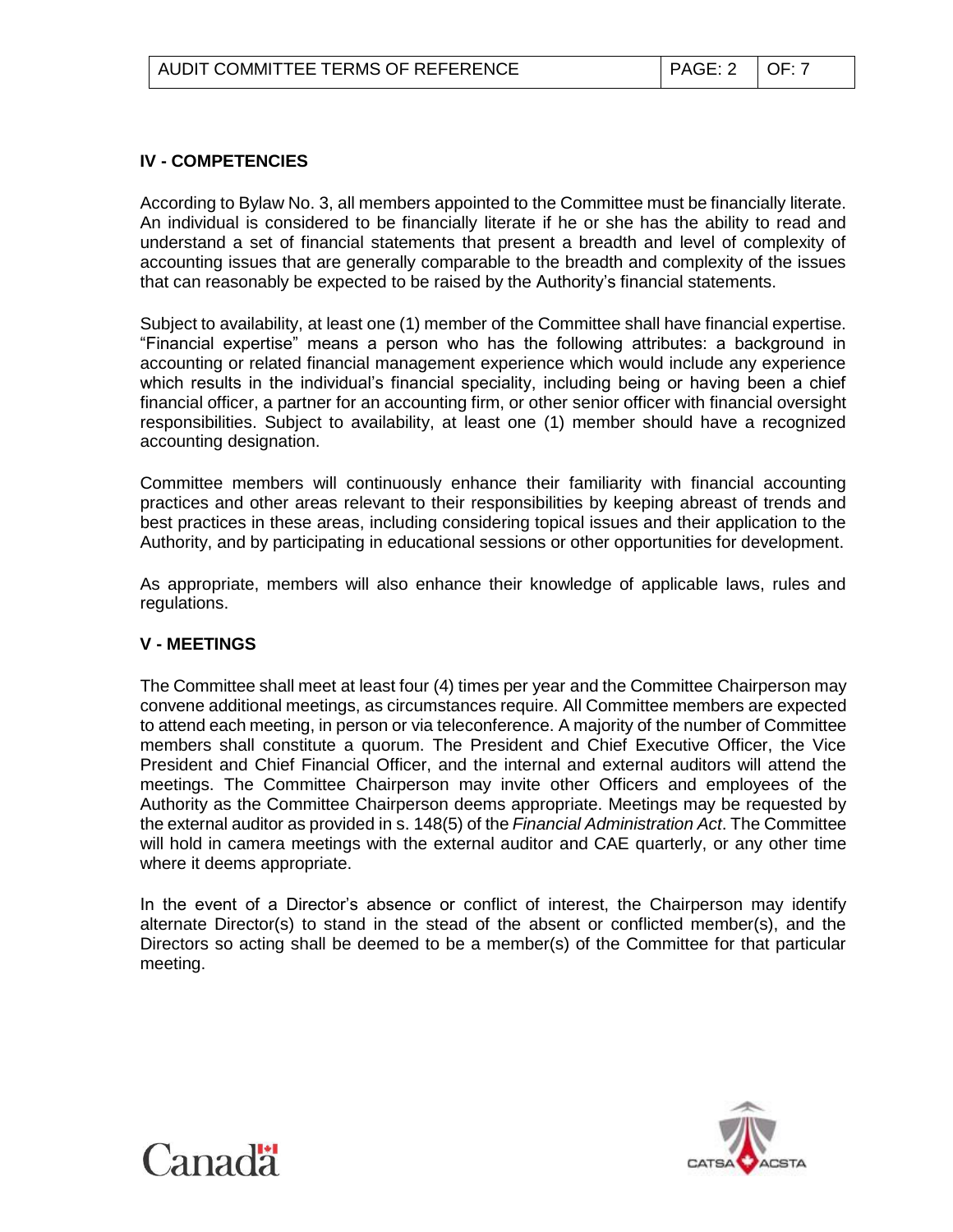# **VI - DUTIES AND RESPONSIBILITIES**

## **1.0 Overseeing the standard of integrity**

## **1.1 Legal and Regulatory Compliance**

The Committee will:

- a) report to the Board on the Authority's compliance framework in specific high legal risk areas for which the Committee is assigned responsibility, including but not limited to tax laws and regulations, and any matters that Management observed which may affect financial viability;
- b) inquire about and review the findings of any investigations, audits or examinations conducted by authorities in legal risk areas for which the Committee is assigned responsibility, including but not limited to tax authorities that deal with the Authority; and
- c) review regular reports from Management and the Authority's legal counsel regarding legal matters and their financial implications.

### **1.2 Review of expenses**

The Committee will review the travel and hospitality expenses of the President and CEO and the members of the Board.

## **2.0 Overseeing financial reporting**

### **2.1 Standards of financial reporting**

The Committee will:

- a) evaluate whether Management fosters a culture and environment that promotes high quality financial reporting;
- b) assess the aggressiveness, or conservatism of financial reporting;
- c) assess adherence to financial reporting standards and other financial reporting requirements, including the Task Force on Climate-related Financial Disclosures; and
- d) consider the auditors' assessments of the risk factors relating to potential fraudulent financial reporting.

# **2.2 Accounting principles and practices**

The Committee will:

- a) assess the appropriateness of, including any significant changes to, the accounting principles and practices employed and ensure that the assumptions underlying them are valid; and
- b) seek the external auditors' judgment about the quality, and not just the acceptability, of accounting principles, the reasonableness of significant judgments, and the clarity of the disclosures in the financial statements.



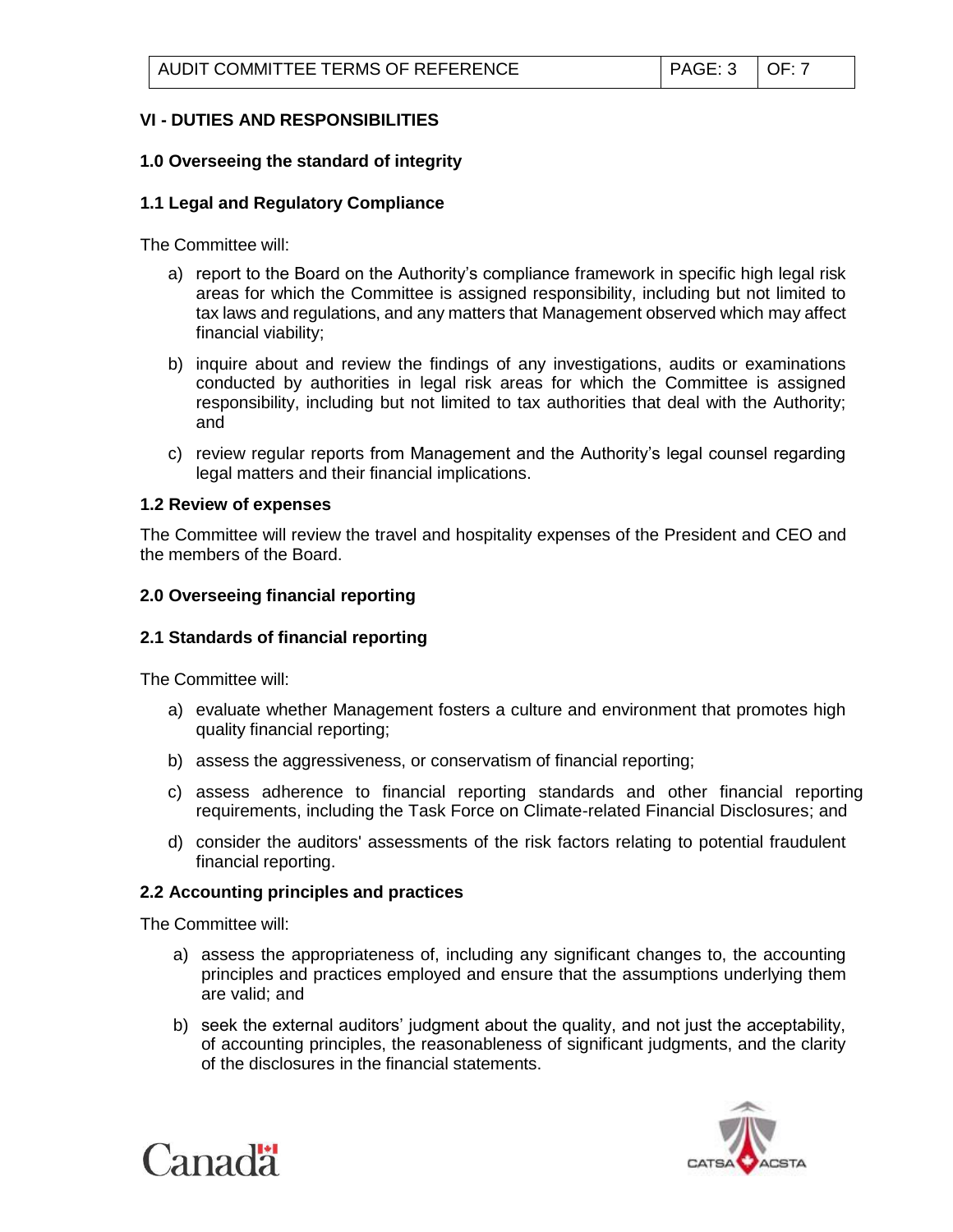# **2.3 Accounting judgments and estimates**

The Committee will:

- a) discuss the substance of significant legal matters, contingencies, and claims or assessments that could have a material effect on the financial statements or on the financial stability of the Authority with Management and the internal and external auditors;
- b) assess the reasonableness of estimates related to the accounting recognition of income, assets, and liabilities (including provisions and accruals); and
- c) review Management's methods for estimating significant accounting accruals, provisions, and other estimated liabilities.

## **2.4 Review of quarterly financial reports**

The Committee shall review with Management the quarterly financial reports for each of the first three (3) fiscal quarters of each fiscal year, including comparative financial information for the preceding fiscal year and Management's narrative discussion which must be made public within sixty (60) days after the end of the fiscal quarter to which the report relates, as provided in s. 131.1 of the *Financial Administration Act*.

## **2.5 Review of annual financial statements**

Following the completion of the annual audit of the Authority's financial statements, the Committee will review with Management and the external auditor and make recommendation for approval to the Board with respect to:

- a) the Authority's annual financial statements and accompanying notes, Management's discussion and analysis and any proposed related press release, with a view to obtaining assurance that they fairly present the financial position and results of the Authority and do not omit any material fact necessary to understand the Authority's financial performance; and
- b) the external auditor's report on the financial statements.

# **2.6 Budgets**

The Committee will review the annual operating and capital budgets with Management before they are approved by the Board and ensure that they are consistent with the corporate plan.

### **3.0 Overseeing Management control practices**

# **3.1 Foreign exchange risk management**

The Committee will review and recommend for approval by the Board any substantive changes to the policy for management of foreign exchange risk.

The Committee will review and report to the Board on a quarterly basis the report from Management detailing CATSA's foreign exchange risk management activities.



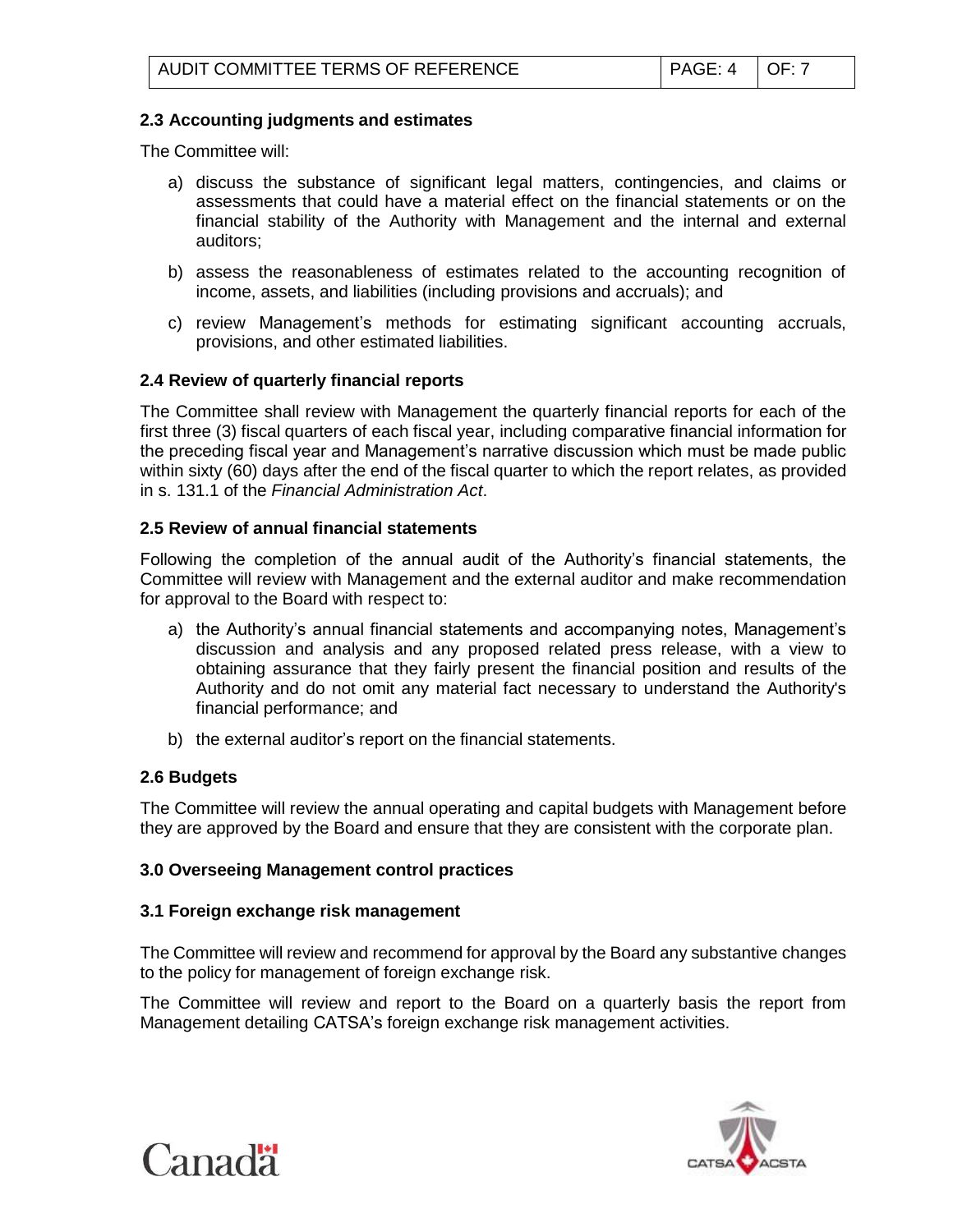# **3.2 Functioning of the financial control systems**

The Committee will:

- a) discuss with Management, the CAE and/or other members of the internal audit service provider and external auditors, the adequacy and effectiveness of the control framework, including the Authority's system to monitor and manage accounting and financial risks, as well as legal and regulatory compliance; and
- b) receive reports on how the Authority's internal control structure prevents and detects fraudulent financial reporting and the misappropriation of funds.

### **4.0 Relying on the work of the auditors**

#### **4.1 Internal Audit Function**

The internal audit activity of the Authority is fulfilled through an outsourced model, pursuant to a professional services contract, under which a CAE must be appointed. The CAE reports administratively to the Vice-President and Chief Financial Officer and functionally to the Audit Committee. The CAE has direct access to the President and Chief Executive Officer as appropriate. The Committee will:

- a) review and approve proposed action by Management to remove or appoint the CAE;
- b) review the service provider's confirmation of independence, and summary of qualifications of the CAE and internal audit staff;
- c) review with Management on a biennial basis the appropriateness of the service delivery model;
- d) review and approve on an annual basis the internal audit charter, including the organizational structure of internal audit;
- e) review with Management the effectiveness of the CAE and internal audit activity;
- f) review with the CAE compliance with the Institute of Internal Auditors' *International Standards for the Professional Practice of Internal Auditing*;
- g) review and approve, on an annual basis, in consultation with the CAE, the internal audit scope and plan, including the internal audit budget and resourcing, through the riskbased internal audit plan;
- h) review the audit reports and any interim updates of the internal audit service provider, including any significant findings and recommendations, together with Management's responses and follow-up action;
- i) review with the CAE any transactions observed as not being in accordance with the legal authorities or approvals, such as corporate plan or budgets, and any other transactions as deemed appropriate;
- j) review any difficulties encountered by the internal audit service provider while conducting audits, including any restrictions on the scope of audit work or access to required information;



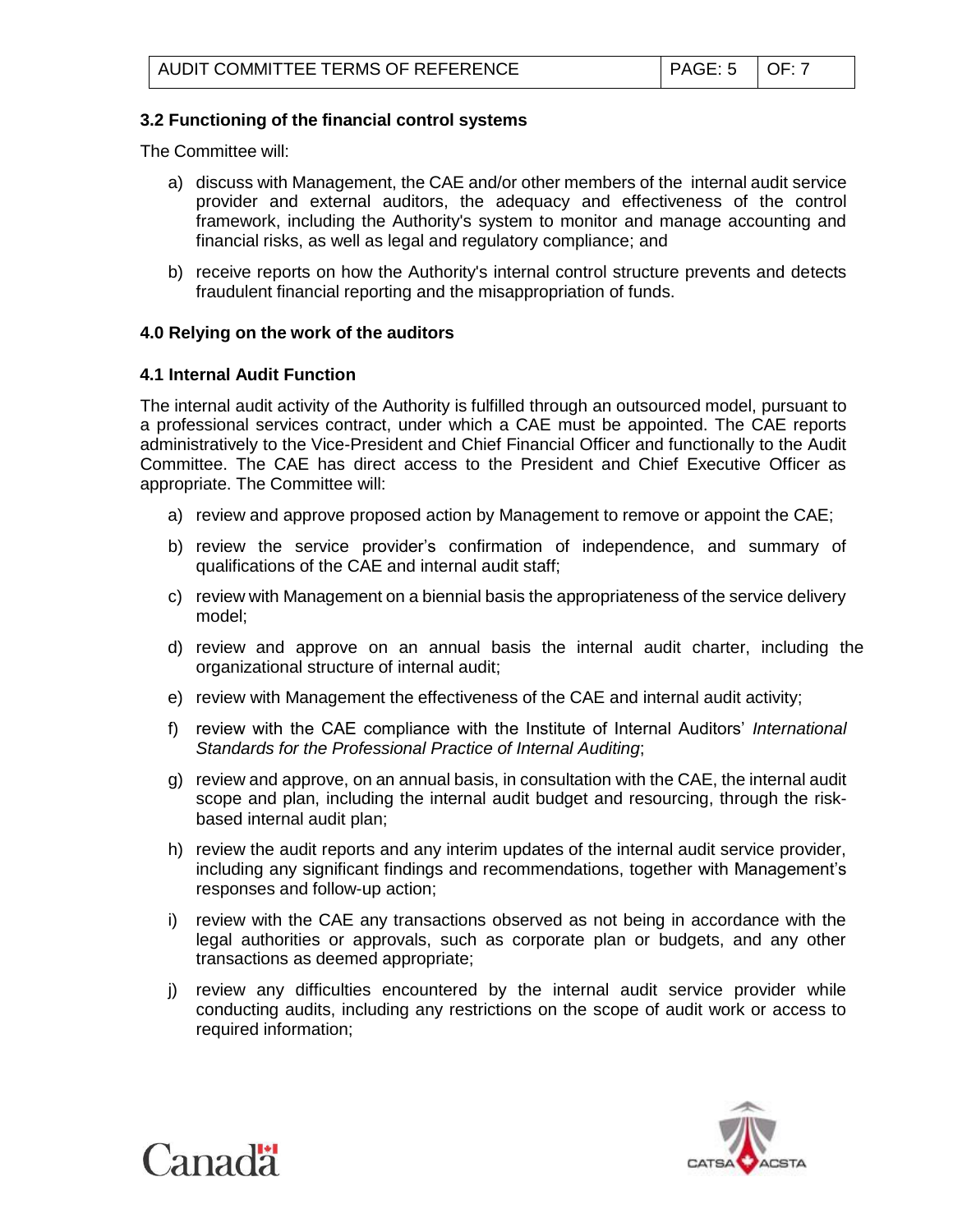- k) inquire about and discuss significant disagreements between the internal audit service provider and Management; and
- l) meet privately with the CAE to discuss matters deemed appropriate by the Committee or the CAE.

# **4.2 External Auditor**

The Auditor General of Canada is the external auditor of the Authority as provided in s. 31 of the CATSA Act.

The Committee will:

- a) review the external auditors' confirmation of independence;
- b) review the draft Management's representation letter that the external auditor obtains as part of the audit work;
- c) review, in consultation with the external auditors, the external audit scope and plan;
- d) review any significant findings and recommendations made by the external auditors, together with Management's responses and follow-up action;
- e) review with the external auditor any other matter that it intends to bring, or has seriously considered bringing, to the attention of the Minister or Parliament;
- f) review with the external auditors any transactions observed as not being in accordance with the legal authorities or approvals, such as corporate plan or budgets, and any other transactions as deemed appropriate;
- g) having regard to the *Financial Administration Act* requirement that the external auditor rely on the work of the internal auditor to the extent considered practical by the external auditor, ensure that the internal and external auditors coordinate the external and internal work with the objective of achieving an appropriate level of reliance by the external auditor on the work of the internal auditor for the purpose of the annual audit and special examinations. The purpose of this coordination is to ensure completeness of coverage, avoid redundancy, and use audit resources effectively;
- h) review any difficulties encountered by the external auditors while conducting audits, including any restrictions on the scope of audit work or access to required information; and
- i) meet privately with the external auditors, at least quarterly, to discuss matters deemed appropriate by the Committee or the external auditors.

# **4.3 Special Examination**

The Committee will review and advise the Board with respect to the special examination plan, including the special examination criteria and the report prepared by the external auditor. As stated in s. 138(4) of the *Financial Administration Act*, any disagreement between the external auditor and the Committee or Board with respect to a plan may be resolved by the Minister.

# **5.0 Overseeing Management's Approach**